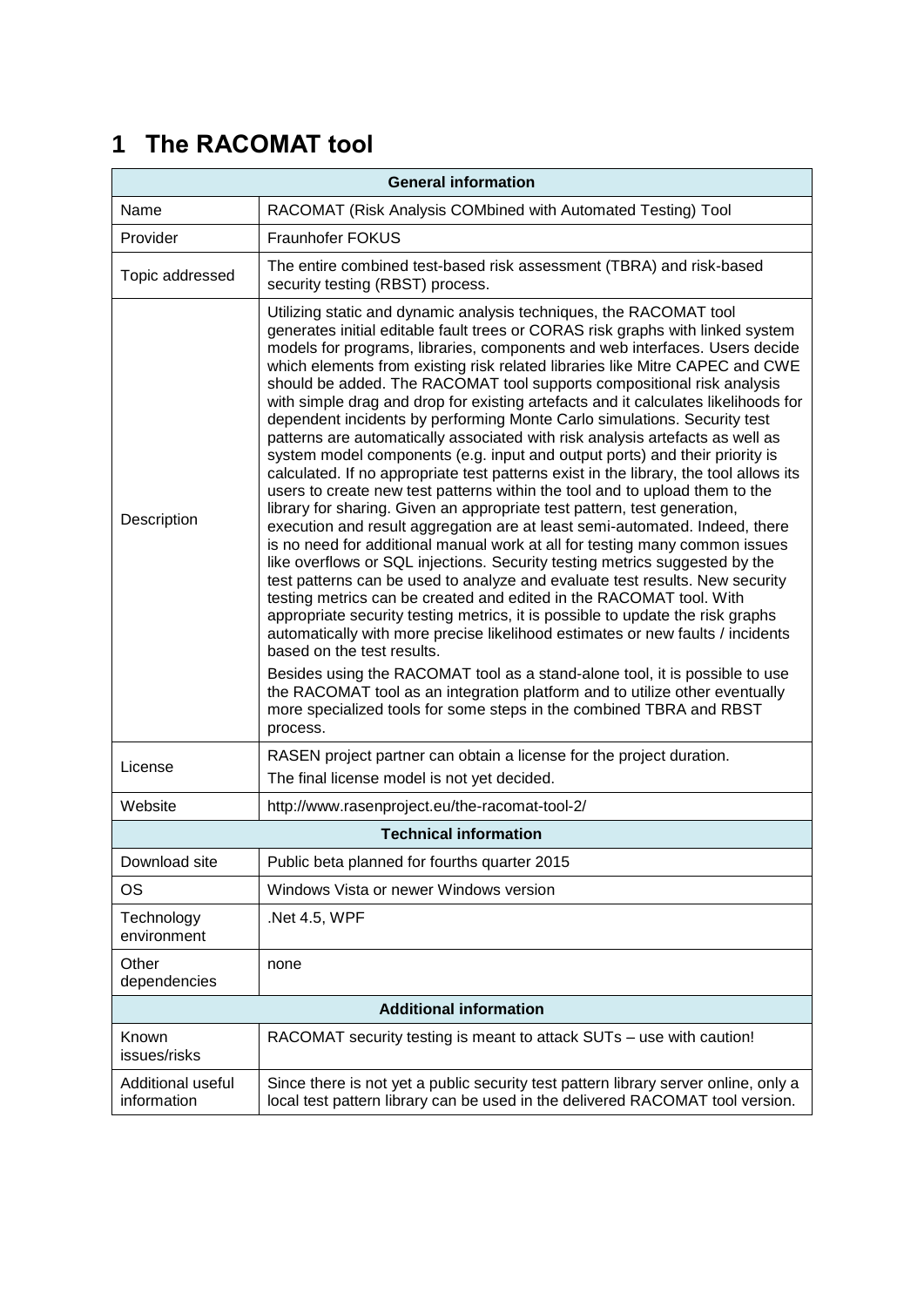## **2 Description of the Prototype Tools**

Risk assessment might be difficult and expensive, it often depends on the skills and estimates of the analysts. Testing is one analysis method that might yield more objective results, but security testing itself might be difficult and expensive, too, because security testing means to test for unwanted behavior and there is usually no specification what to expect. Besides that manual testing is itself error prone and infeasible for large scale systems, even highly insecure system can produce lots of correct test verdicts if the "wrong" test cases have been created and executed. Therefore, it makes sense to do Risk Assessment COMbined with Automated Testing, i.e. to use RACOMAT Tool. The RACOMAT tool is intended to cover the entire process of combined test-based risk assessment (TBRA) and risk-based security testing (RBST) within a single standalone tool. It allows to apply and evaluate the RASEN Method without troubling about interoperation and interaction between different tools.

However, more specialized tools might be more powerful than the RACOMAT Tool for some tasks. Eventually, use case partners do already use some existing tools for some steps of the risk assessment and security testing process. Therefore, we try to build bridges from the RACOMAT tool to other tools, especially to those developed or used by our project partners. The idea is to make the RACOMAT Tool the central integration platform which can be used to control the overall combined TBRA and RBST process while for some tasks within that process, other tools are used. Since the RACOMAT Tool itself implements the entire process, there will be no gaps, for sure, even if for some steps within the process there were no other tools than the RACOMAT Tool available.



**Figure 1 – The process of the RACOMAT Method with the RACOMAT tool as a platform integrating various other tools**

### **2.1 Features of the RACOMAT Tool**

**Current Status**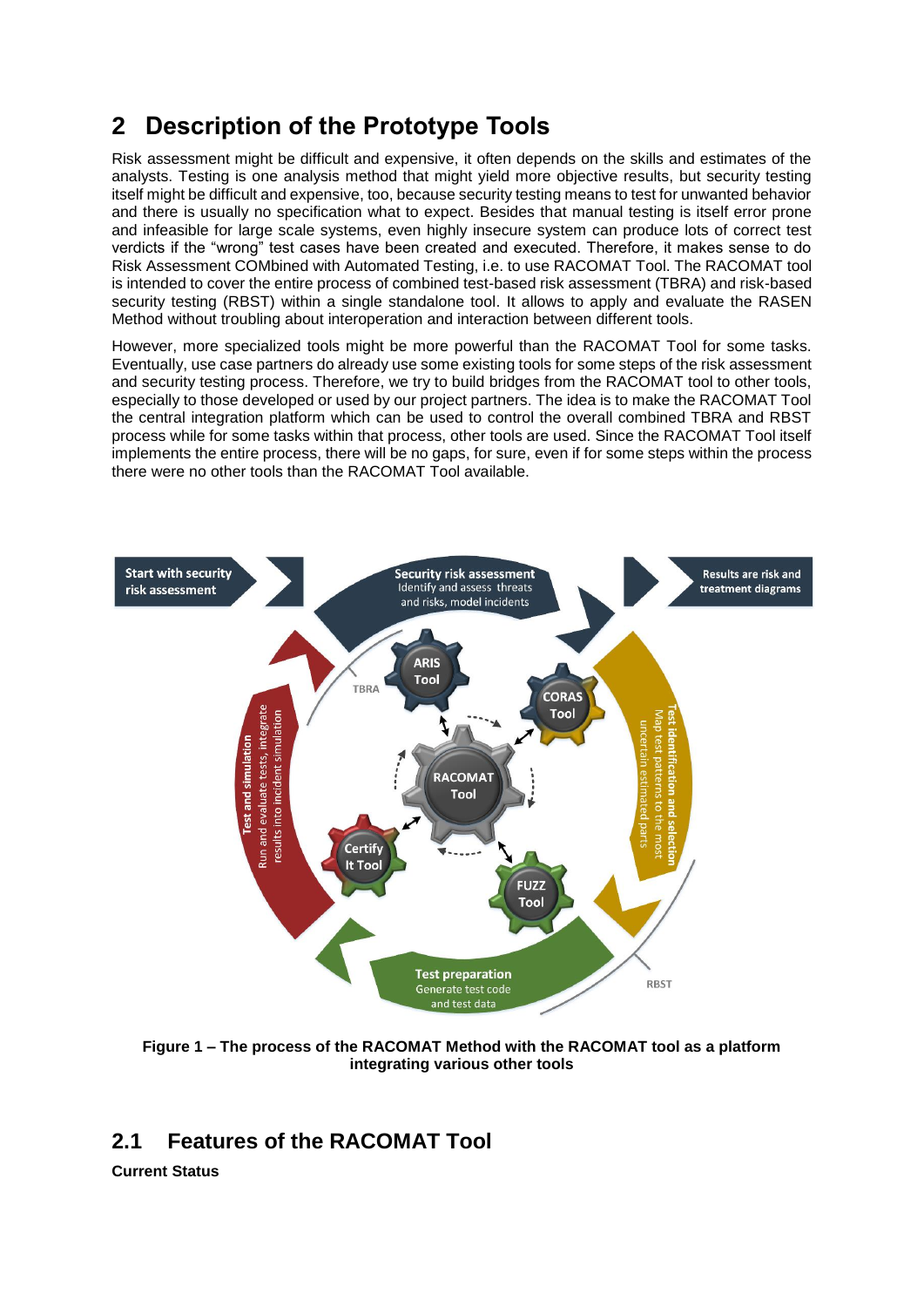- Component based, low level system analysis and risk assessment
	- o Automatically creates interface models for programs, APIs, components, Web-Pages or Web-Services
	- o Generates semi automatically initial fault trees (FTA), event trees (ETA) or CORAS risk graphs
	- $\circ$  Reusable risk assessment artifacts uses existing risk catalogues (Mitre CWE / CAPEC, BSI IT-Grundschutz …)
	- o Compositional risk analysis,edit and compose per Drag and Drop
	- o Calculates likelihoods for dependent incidents automatically
		- Supports timing issues likelihoods might change over time
	- o Identifies and prioritizes elements worth further investigation
	- $\circ$  Allows to model relations between risk artefacts and with system components
- Supports security testing as a part of the risk analysis process
	- **Security Test Pattern instantiation** 
		- Suggests test patterns for identified threat scenarios
		- Assisted association with risk artefacts and system components by drag and drop
			- Indicates where to stimulate and what to observe
	- o Execution of tests, observation
		- Once a test pattern is instantiated, generating, executing and evaluating tests woks at least semi automatically
			- Often no manual work is required at all, e. g. for overflows or (SQL-) **Injections**
		- Automatic observation and basic aggregation of raw test results
- Updates the risk picture based upon the test results semi automatically
	- o Makes suggestions using the metrics associated with the security test pattern
	- o More precise likelihood values
	- o Allows to add unexpected observations as new faults or unwanted incidents by dragging them to the risk graph
		- Automatically creates relations to related threat scenarios that were tested
- Create, edit and share reusable artefacts
	- o Threat interfaces
	- o Security test patterns
	- o Security testing metrics
- Flexible dashboard showing final risk assessment results for the management
- Interoperability
	- o Import and export in XML RASEN exchange formats
	- o Import from and export to ARIS Business Architect (Software AG case study)

#### **Planned Features**

The most relevant upcoming features expected within the first public beta release are the following:

- Calculate how much test effort should be spend for which tests (monetary value)
- Further import / export functionality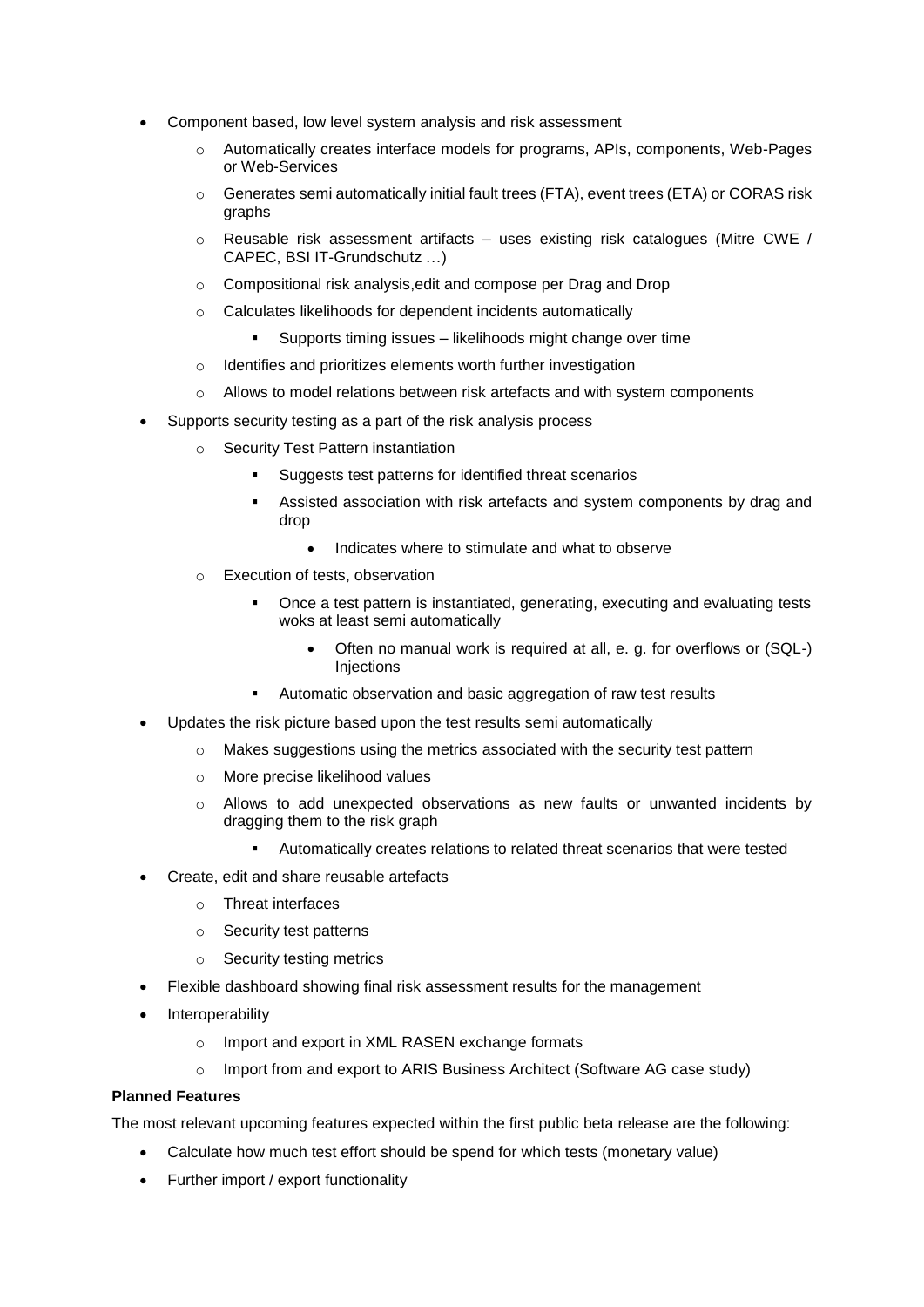- Integration into Microsoft Visual Studio IDE
	- o Plug-in
	- o Use powerful Visual Studio code editor, debugging tools etc. for creating and editing test patterns and testing metrics directly within Visual Studio
- Public RACOM server to share threat interfaces, test pattern and testing metrics

## **2.2 Installation of the RACOMAT Tool**

To install the RACOMAT tool, just execute the setup executable contained in the RACOMAT.zip file on a computer running Microsoft Windows Vista or a newer Microsoft Windows version. For best compatibility, we recommend using the latest Microsoft Windows 10 version.

The RACOMAT tool requires Microsoft .NET 4.5 or a later, compatible version. The RACOMAT setup program should automatically download and install the .NET framework if no appropriate version has been installed before. Eventually the user has to confirm the installation of .NET and accept the related Microsoft license terms. The latest version of .NET can also be obtained manually from [https://www.microsoft.com.](https://www.microsoft.com/) Note that an internet connection will be required anyway to download the .NET setup program since it is not included in the RACOMAT.zip file.

## **2.3 Documentation of the RACOMAT tool**

RACOMAT is still a prototype. The online documentation is currently under construction. However, there are already some tool tips in the program and there is a short Video Demo / Tutorial showing the basic workflow included in the tool deliverable ZIP file.

Here we also give a short tutorial introducing the most important concepts. For demonstration, a web application called Damn Vulnerable Web Application (DVWA) will be used here, because it has many weaknesses. DVWA can be obtained from here: [http://www.dvwa.co.uk/.](http://www.dvwa.co.uk/)

After starting RACOMAT, users will see an empty risk graph. By dragging elements from the toolbar on the left to the risk graph, it is possible to manually create a risk model. Drag one threat interface to the graph. Choose "HTTP interface" from the small dialog that pops up.

The http interface assistant will be opened, which is most appropriate to create the initial system model for an application having an http based web interface like DVWA.

The http assistant basically contains a web browser. Just enter an URI in the address field and hit return or click the "Go" button. While browsing the web, RACOMAT automatically records messages that could eventually be used to test the interface. These recorded messages will be displayed in the list view at the bottom of the http assistant window. Drag and drop one or more of the recorded messages to the risk graph.

In the example shown here, we just log in to DVWA, choose SQL Injection from the menu and submit the value "1". We drag the only the last message to the graph.

Close the http assistant window when done by clicking the cross in the upper right corner of that window.

So far, the risk graph only contains a system model. In order to add risk related information, click on one of the "String" buttons in the input column of some added threat interface instance. A window with a list of Mitre CWE based weaknesses typically related to that kind of input parameters will be shown. If some weakness in the list is not applicable, right click it. Else, drag it into the input field for which it might be relevant. Thereby, a new vulnerability will be added to the risk graph.

In the example, we drag the SQL injection weakness to the input field "ID".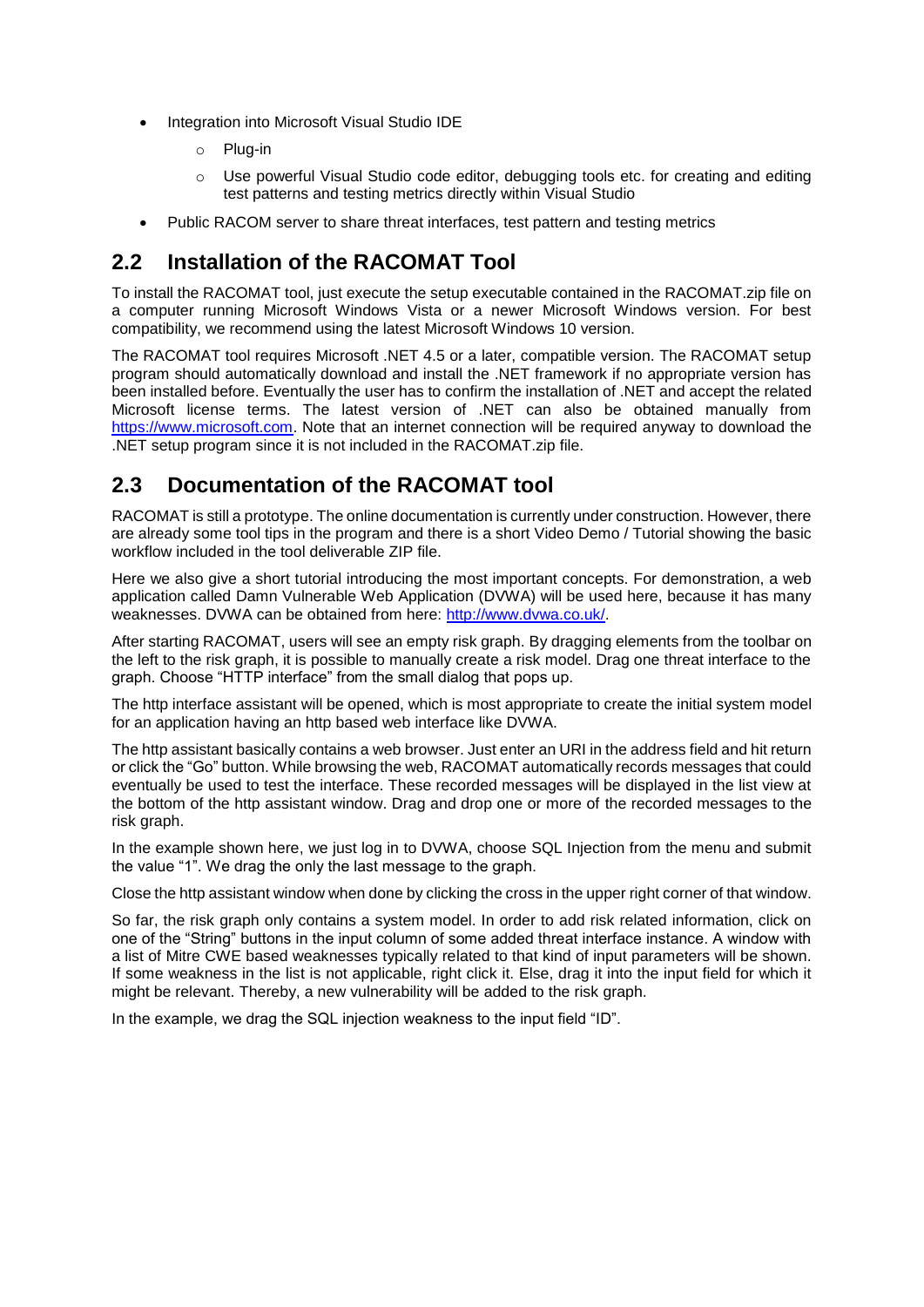





**Figure 3 – Adding risk information with the Mitre CWE based assistant**

Close the Mitre CWA assistant and click on one of the "CWE" button of some vulnerability. In the menu that opens choose CAPEC based threat scenarios and drag any relevant threat scenarios to the "What might happen" column of the threat interface. This will add threat scenarios to the risk graph and create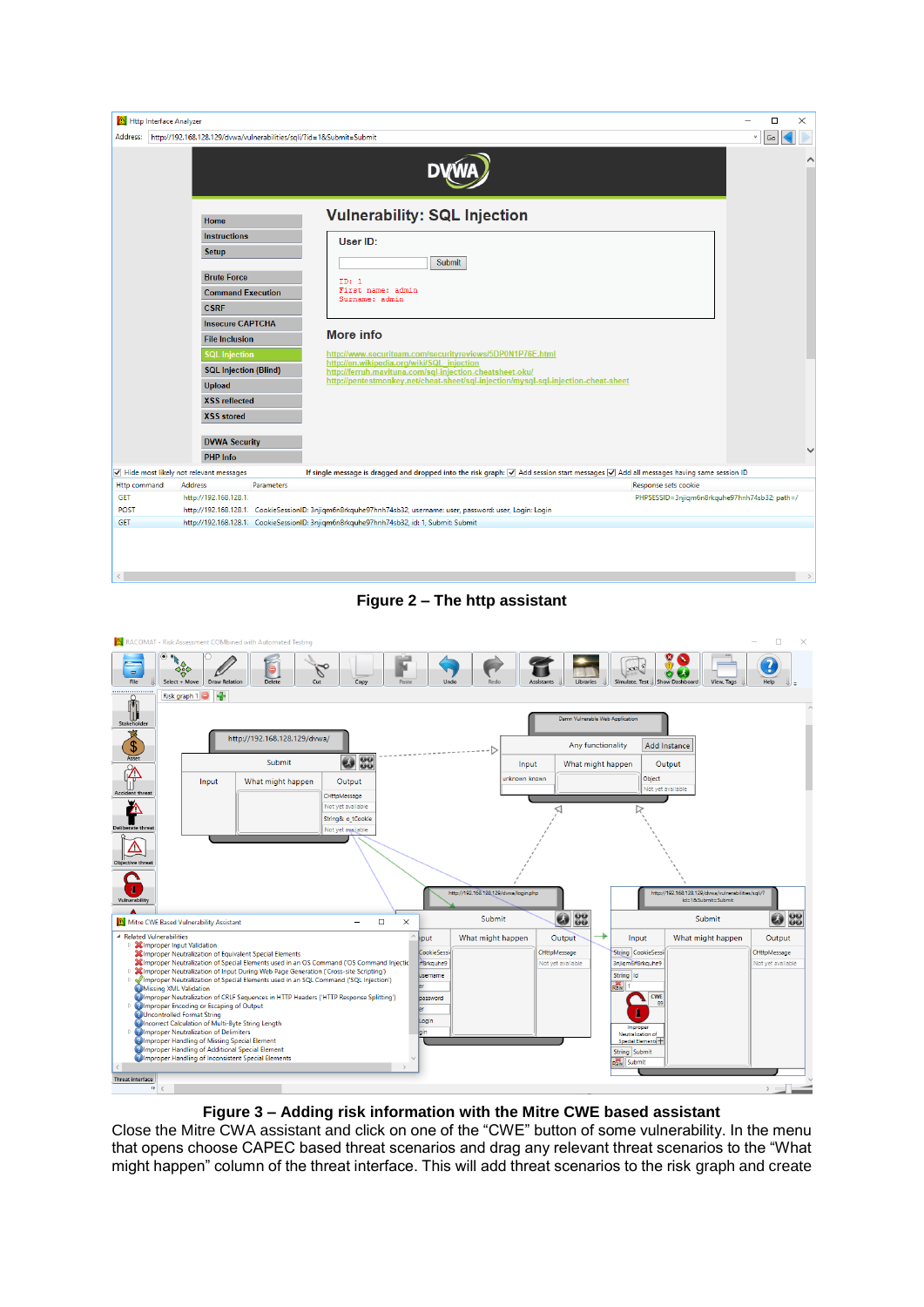relations to the weaknesses from which the threat scenarios were created. In the example we add the attack pattern "SQL Injection".

The threat scenarios have a "CAPEC" button. Clicking such a "CAPEC" button opens another menu, which can be used to add unwanted incidents. Add one or more of these unwanted incidents by dragging them to the risk graph, e.g. to some field in the output column of the threat scenario. In the example we select the unwanted incident "SQL injection most likely occurred", which is actually defined by some test pattern.

Each vulnerability, threat scenario and unwanted incident has a small button with a plus sign in its lower right corner. Clicking on that button will show more detailed information. To start security testing, open the detail area for some threat scenario by clicking on its "+" button. From the combo box on the very top of that detail area, it is possible to choose a test pattern that should be applied. If there is already at least one fitting test pattern existing for that threat scenario and associated with the CAPEC ID, then by default some test pattern will already be selected. Otherwise, a test pattern has to be selected manually. Eventually, even a new test pattern has to be created. In the example, the Basic SQL Injection test pattern is already pre-selected. So there is nothing that needs to be done manually.

129/dvwa/login.php http://192.168.128.129/dvwa/vulnerabilities/sqli/ id=18(Submit=Submit  $\frac{60}{60}$ 98<br>00 Submit bmit ٠ aht happen Output Input What might happen Output CHttpMessage String CookieSessi CHttpMessage 3njiqm6n8rkquhe9 Not yet available Not vet available String id **CAPEC**  $R_{\rm{aw}}$ h 66 **CWE SQL** Injection SQL injection most 89 likely occured No likelihood Improper **Basic SQL** Neutralization of function set Special Elements Confidence:  $\bullet$ ۵ **CWE** likelihood Very High likelihood Undefined \ Execute ction set Confidence: Confidence: Literaturel **Undefined** String Submit Raw Submit

Just hit the execute button [\(Figure 4\)](#page-5-0) in order to start the testing process.

**Figure 4 – Executing tests**

<span id="page-5-0"></span>The test results will be shown in a separate window. Hit the "Calc likelihoods" button to update likelihood values in the risk graph. If there are any unexpected incidents detected, then these should be dragged to the risk graph.